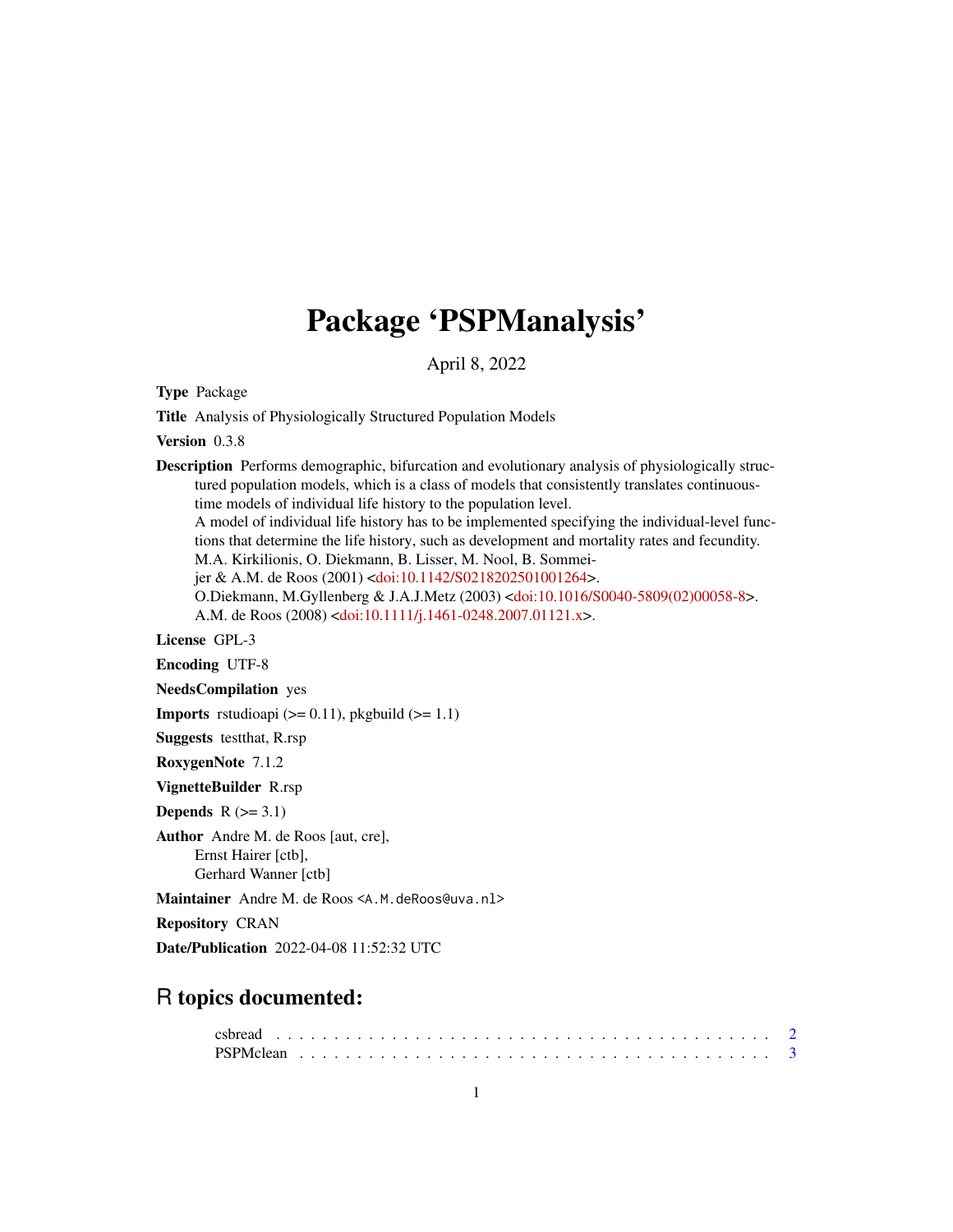#### <span id="page-1-0"></span>2 csbread and the contract of the contract of the contract of the contract of the contract of the contract of the contract of the contract of the contract of the contract of the contract of the contract of the contract of

| Index |  |
|-------|--|

csbread *Reads the state of a structured population model from a CSB file*

#### Description

csbread reads a CSB file, which is generated by [PSPMdemo](#page-3-1), [PSPMequi](#page-9-1), [PSPMecodyn](#page-5-1) and [PSPMevodyn](#page-13-1) to save the entire state of the environmental variables and physiologically structured populations during computations.

#### Usage

 $csbread(csbfile = NULL, state = -1)$ 

#### Arguments

| csbfile | (string, required)                                                |
|---------|-------------------------------------------------------------------|
|         |                                                                   |
|         |                                                                   |
|         | Name of the CSB file to be read with or without '.csb' extension. |

state (integer, optional)

If not specified csbread will list the states that are stored in the CSB file. If specified, it should be the name or index of one of the states in the CSB file.

#### Details

```
output < -csbread(csbfile = NULL, state = -1)
```
#### Value

If a specific state is specified and found in the file, the state is returned as a list.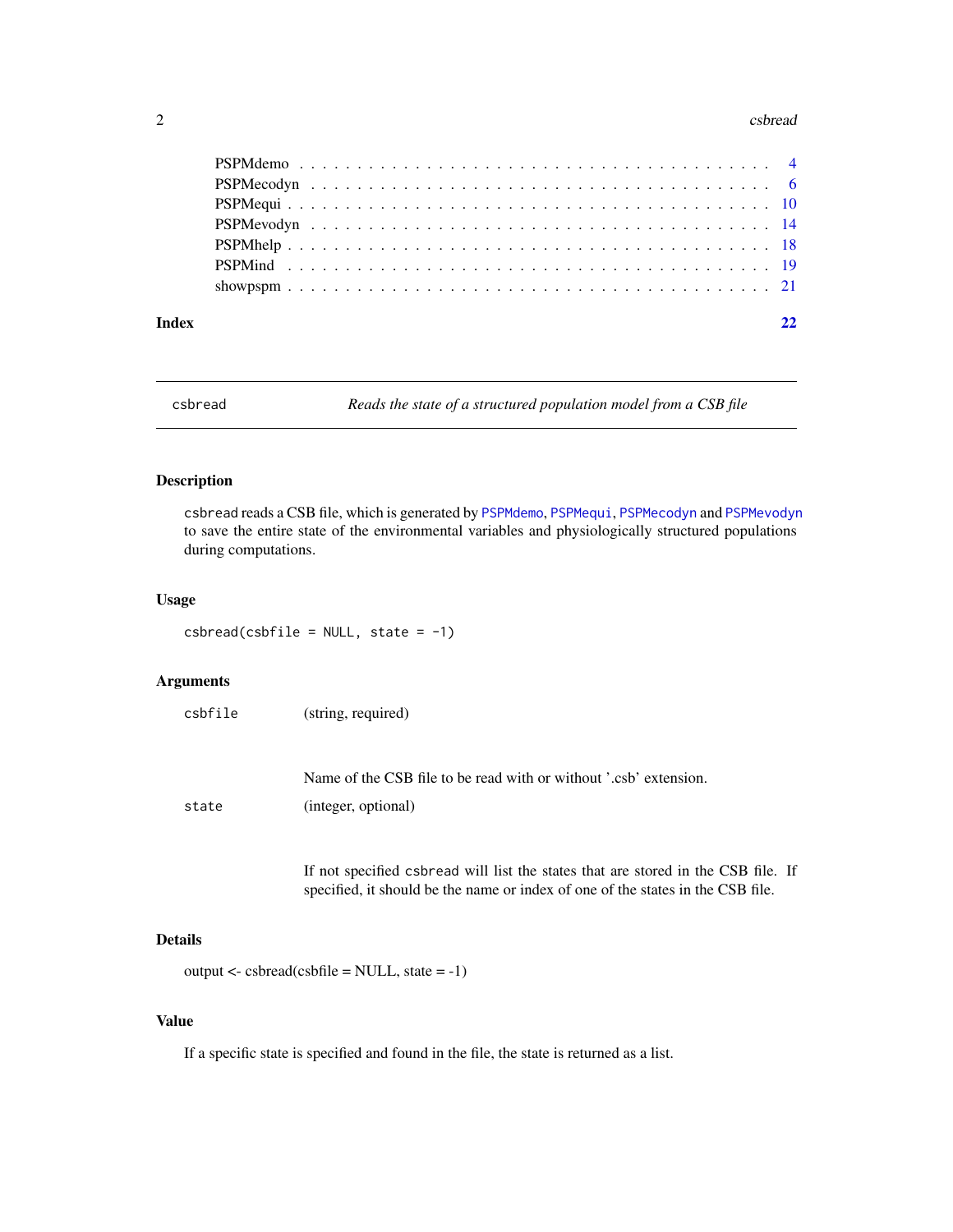#### <span id="page-2-0"></span>PSPMclean 3

#### Examples

```
## Not run:
PSPMdemo("Medfly", c(2, 11, 0.1, 11, 15), clean = TRUE)
csbread("Medfly-PGR-0000")
csbread("Medfly-PGR-0000", 1)
## End(Not run)
```
PSPMclean *Deletes on request all files produced by the PSPManalysis package.*

#### Description

PSPMclean deletes all PSPManalysis result files (default) and/or all executables (hit 'F') in the current directory.

#### Usage

```
PSPMclean(str = NULL)
```
#### Arguments

str Character (optional). Only valid argument is 'F'. If not or wrongly specified the user will be asked whether to do a full clean up or whether to quit the clean up.

#### Value

None.

#### Examples

## Not run: PSPMclean()

PSPMclean("F")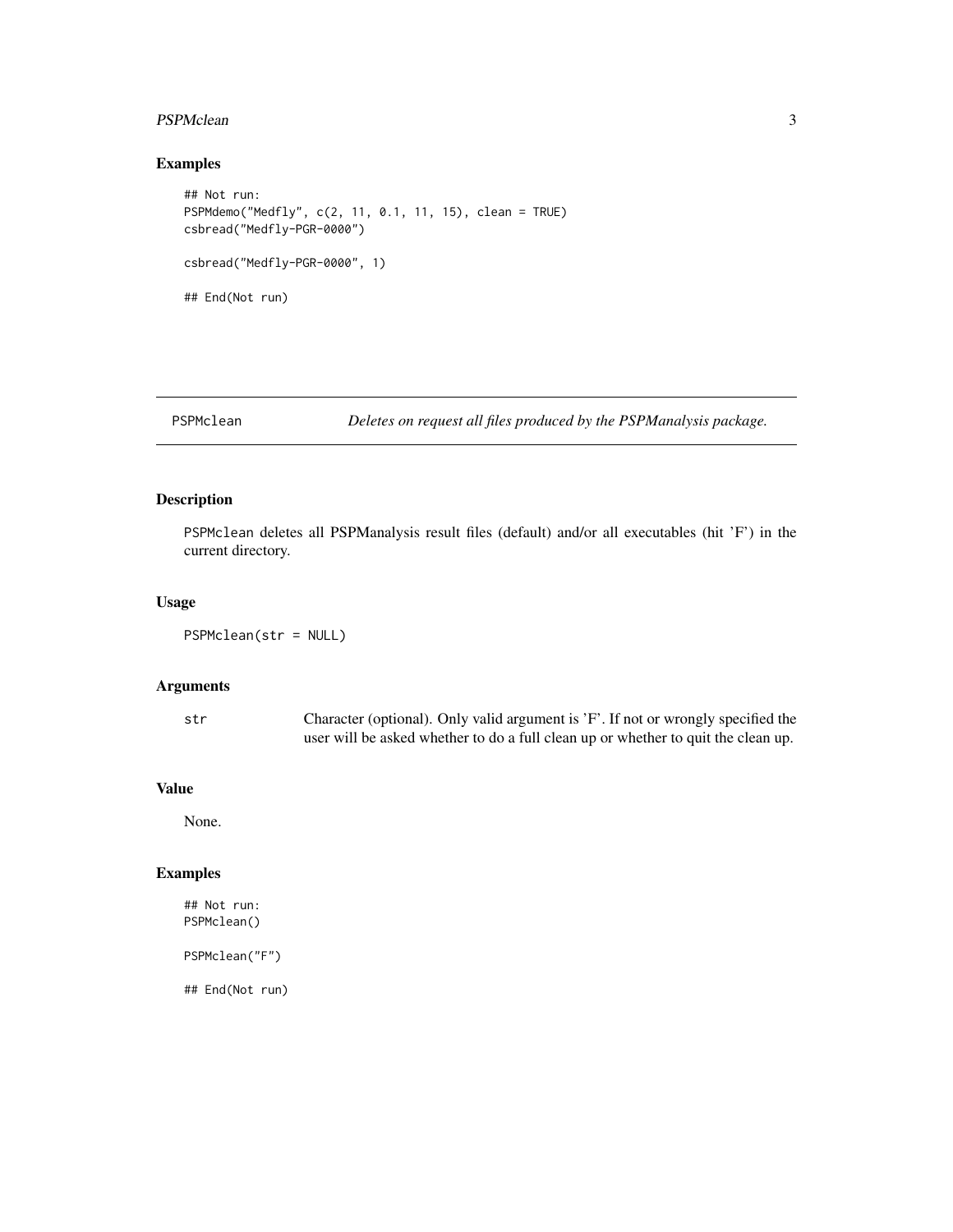<span id="page-3-1"></span><span id="page-3-0"></span>

#### Description

PSPMdemo computes the population growth rate of a physiologically structured population model and its sensitivities with respect to all model parameters. PSPMdemo either carries out these computation for a single parameter set or varies one of the parameters over a range of values specified by the user

#### Usage

```
PSPMdemo(
 modelname = NULL,
  curvepars = NULL,
 parameters = NULL,
 options = NULL,
  clean = FALSE,
  force = FALSE,
  debug = FALSE,
  silent = FALSE
\mathcal{L}
```
#### Arguments

modelname (string, required)

|           | Basename of the file with model specification. The file should have extension<br>".h". For example, the model "Medfly" is specified in the file "Medfly.h". If the<br>model is specified in R include the .R extension explicitly, i.e. specify the model<br>name as "Medfly.R" |
|-----------|---------------------------------------------------------------------------------------------------------------------------------------------------------------------------------------------------------------------------------------------------------------------------------|
| curvepars | (row vector, optional, can be left equal to its default NULL)                                                                                                                                                                                                                   |
|           | Vector of length 5, specifying:                                                                                                                                                                                                                                                 |
|           | curvepars[1]: the index of the parameter to vary (in case the model is specified in                                                                                                                                                                                             |
|           | R, this can be a string with the name of the parameter as specified in the variable<br>'DefaultParameters')                                                                                                                                                                     |
|           |                                                                                                                                                                                                                                                                                 |
|           | curvepars[2]: the initial value of the parameter                                                                                                                                                                                                                                |
|           |                                                                                                                                                                                                                                                                                 |
|           | $curvepars[3]$ : the step size in the parameter value                                                                                                                                                                                                                           |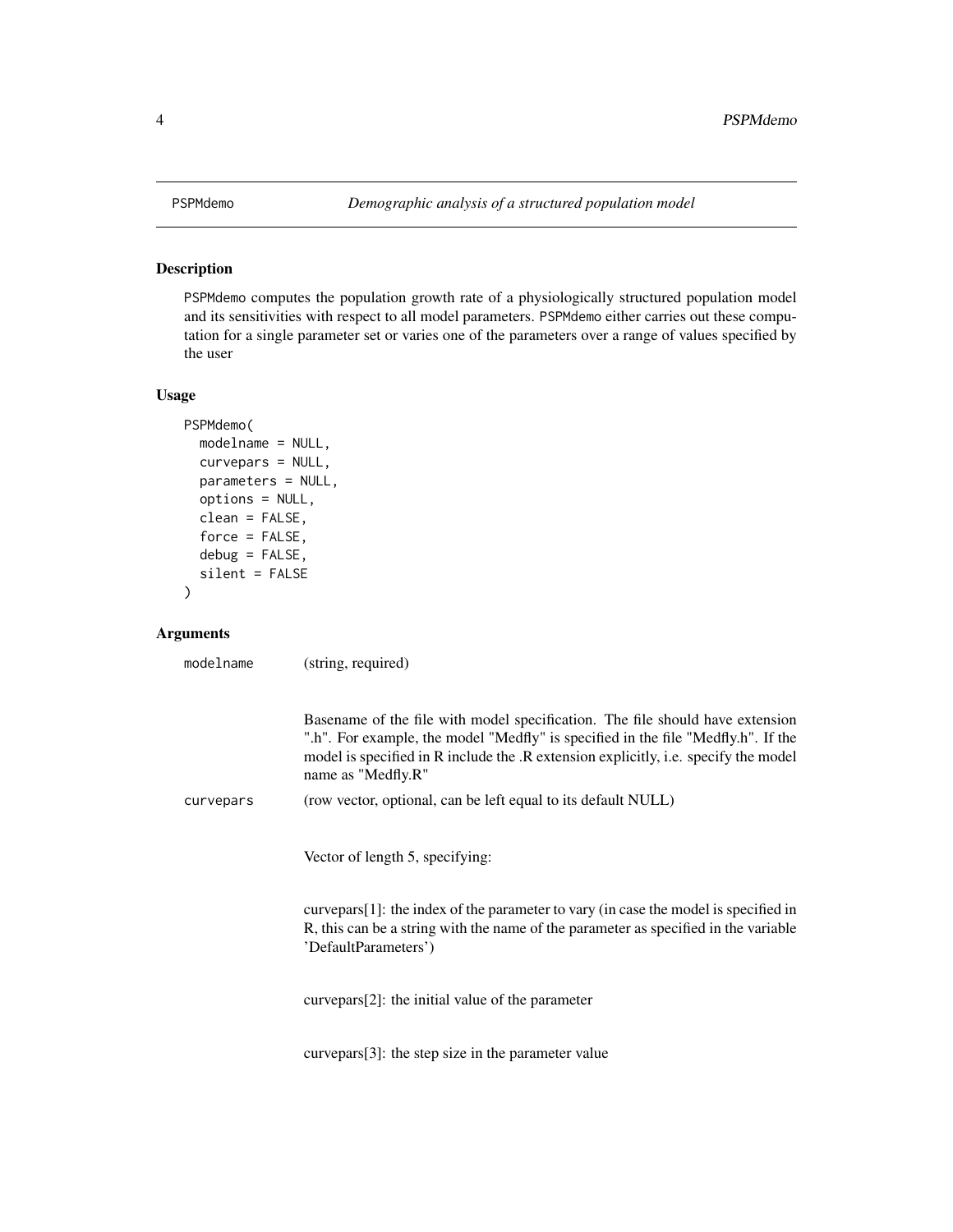|            | curvepars[4]: lower threshold, below which value of the parameter the compu-<br>tation stops                                                                                                                                                                                                                    |
|------------|-----------------------------------------------------------------------------------------------------------------------------------------------------------------------------------------------------------------------------------------------------------------------------------------------------------------|
|            | curvepars[5]: upper threshold, above which value of the parameter the compu-<br>tation stops                                                                                                                                                                                                                    |
| parameters | (row vector, optional, can be left equal to its default NULL)                                                                                                                                                                                                                                                   |
|            | Vector of length PARAMETER_NR (set in the model program file; This is the<br>length of the variable 'DefaultParameters' if the model is specified in R), speci-<br>fying the values for the model parameters to use in the computation. Vectors of<br>other lengths, including an empty vector will be ignored. |
| options    | (row vector of strings, optional, can be left equal to its default NULL)                                                                                                                                                                                                                                        |
|            | Vector with pairs of strings, consisting of an option name and a value (for exam-<br>ple c("isort", "1")) or single options (i.e. c("test")). Possible option names and<br>their values are:                                                                                                                    |
|            | "isort", " <index>": Index of i-state variable to use as ruling variable for sorting<br/>the structured populations</index>                                                                                                                                                                                     |
|            | "report", " <value>": Interval between consecutive output of computed points to<br/>the console <math>(&gt;= 1)</math>. Minimum value of 1 implies output of every point</value>                                                                                                                                |
|            | "test": Perform only a single integration over the life history, reporting dynamics<br>of survival, R0, i-state and interaction variables                                                                                                                                                                       |
| clean      | (Boolean, optional argument)                                                                                                                                                                                                                                                                                    |
|            | Specify clean = TRUE as argument to remove all the result files of the model<br>before the computation                                                                                                                                                                                                          |
| force      | (Boolean, optional argument)                                                                                                                                                                                                                                                                                    |
|            | Specify force = TRUE as argument to force a rebuilding of the model before the<br>computation                                                                                                                                                                                                                   |
| debug      | (Boolean, optional argument)                                                                                                                                                                                                                                                                                    |
|            | Specify debug = TRUE as argument to compile the model in verbose mode and<br>with debugging flag set                                                                                                                                                                                                            |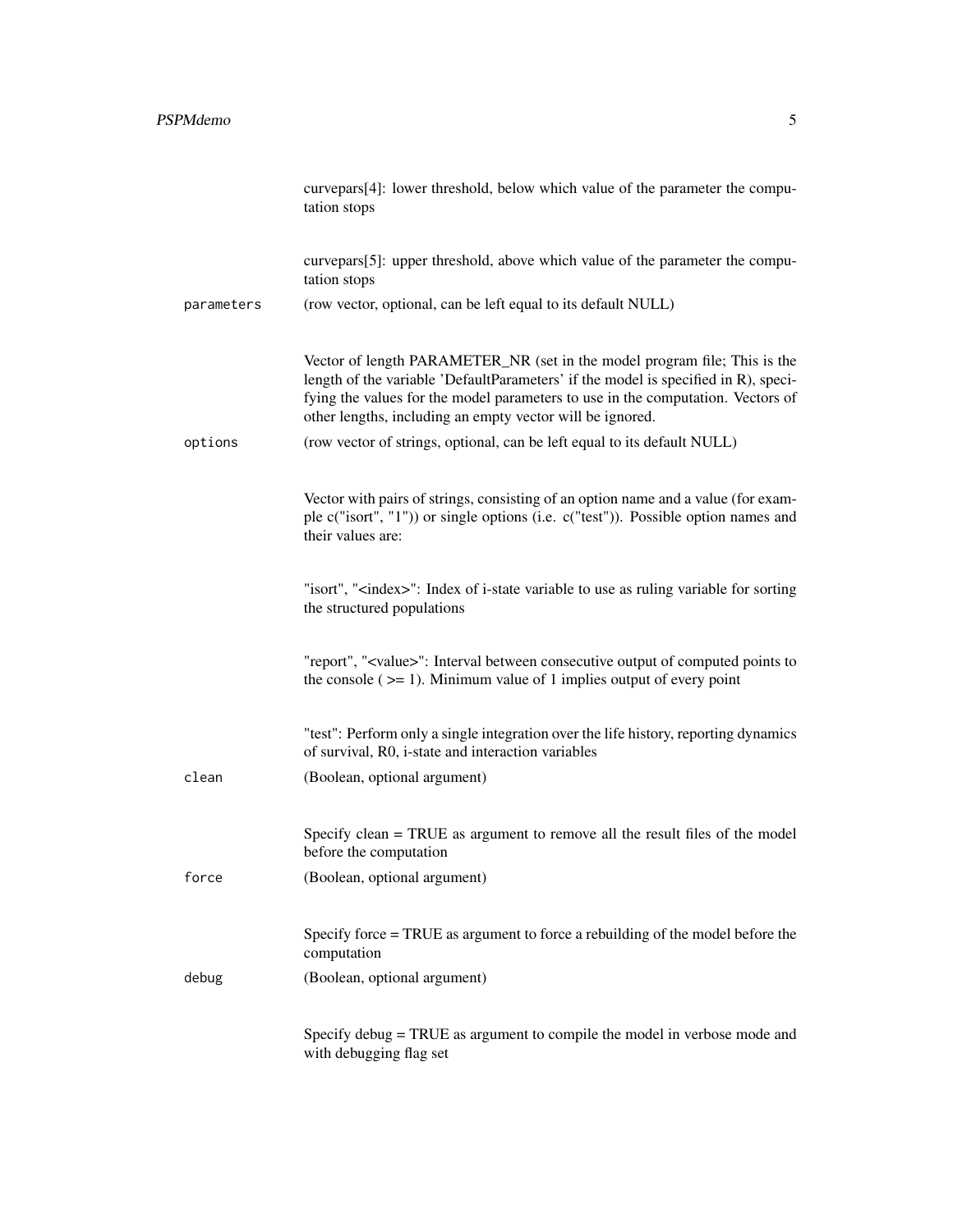<span id="page-5-0"></span>silent (Boolean, optional argument)

Specify silent = TRUE as argument to suppress reporting of compilation commands and results on the console

#### Details

output <- PSPMdemo(modelname = NULL, curvepars = NULL, parameters = NULL, options = NULL, clean = FALSE, force = FALSE, debug = FALSE, silent = FALSE)

#### Value

The output is a list containing the following elements:

curvepoints: Matrix with output for all computed points along the curve

curvedesc: Column vector with strings, summarizing the numerical details of the computed curve (i.e., initial point, parameter values, numerical settings used).

#### Examples

```
## Not run:
PSPMdemo("Medfly", c(2, 11, 0.1, 11, 16))
## End(Not run)
```
<span id="page-5-1"></span>PSPMecodyn *Ecological dynamics of a structured population model computed using the Escalator Boxcar Train*

#### Description

PSPMecodyn computes the dynamics of a physiologically structured population model starting from an environmental and population state that is computed with [PSPMequi](#page-9-1). If starting from an arbitrary state is required, the list specifying the initial state should have the same layout as produced by [PSPMequi](#page-9-1).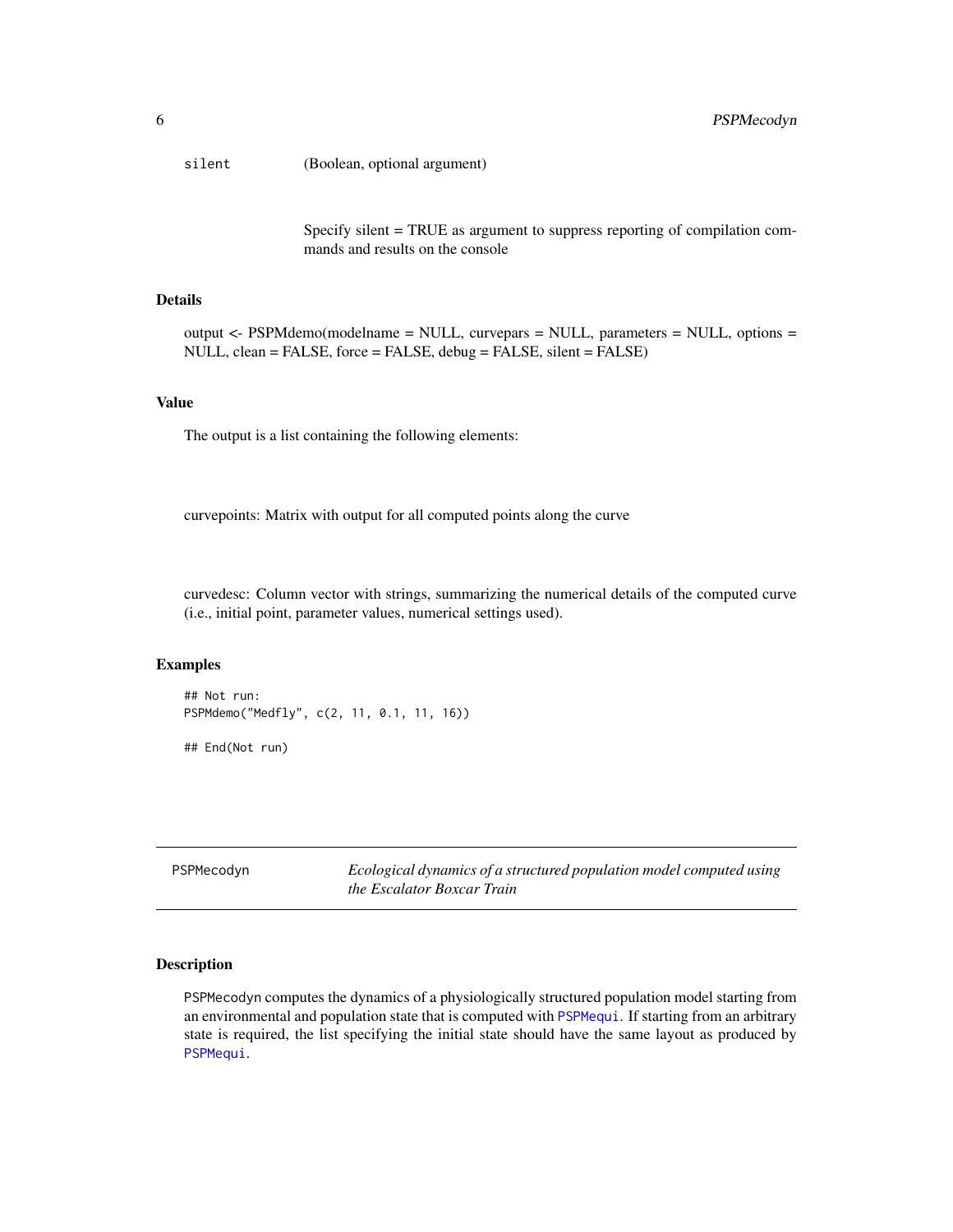#### PSPMecodyn 7

#### Usage

```
PSPMecodyn(
 modelname = NULL,
  startstate = NULL,
  timepars = NULL,
  bifpars = NULL,
  parameters = NULL,
  options = NULL,
  clean = FALSE,
  force = FALSE,
  debug = FALSE,silent = FALSE
)
```
#### Arguments

modelname (string, required)

Basename of the file with the model specification. The file should have an extension ".h". For example, the model "PNAS2002" is specified in the file "PNAS2002.h". If the model is specified in R include the .R extension explicitly, i.e. specify the model name as "PNAS2002.R" startstate (list, required) The initial environmental and population state from which to start the simulation of the dynamics. This list should have the identical layout as a list returned by the function csbread(). As a minimum, the list should contain a vector 'Environment' specifying the initial values of the environmental variables, and a matrix 'Pop00' (assuming there is only a single population in the model), which specifies on each row the number and individual state variables of a cohort of while the different rows specify all the cohorts in the population. timepars (row vector of length 4, required)

Vector of length 4 specifying the settings for the time integration:

timepars[1]: Cohort cycle time, i.e. time interval between starts of new boundary cohorts

timepars[2]: Output time interval, i.e. time interval between data output to .out file

timepars[3]: State output interval, i.e. time interval between complete state output to .csb file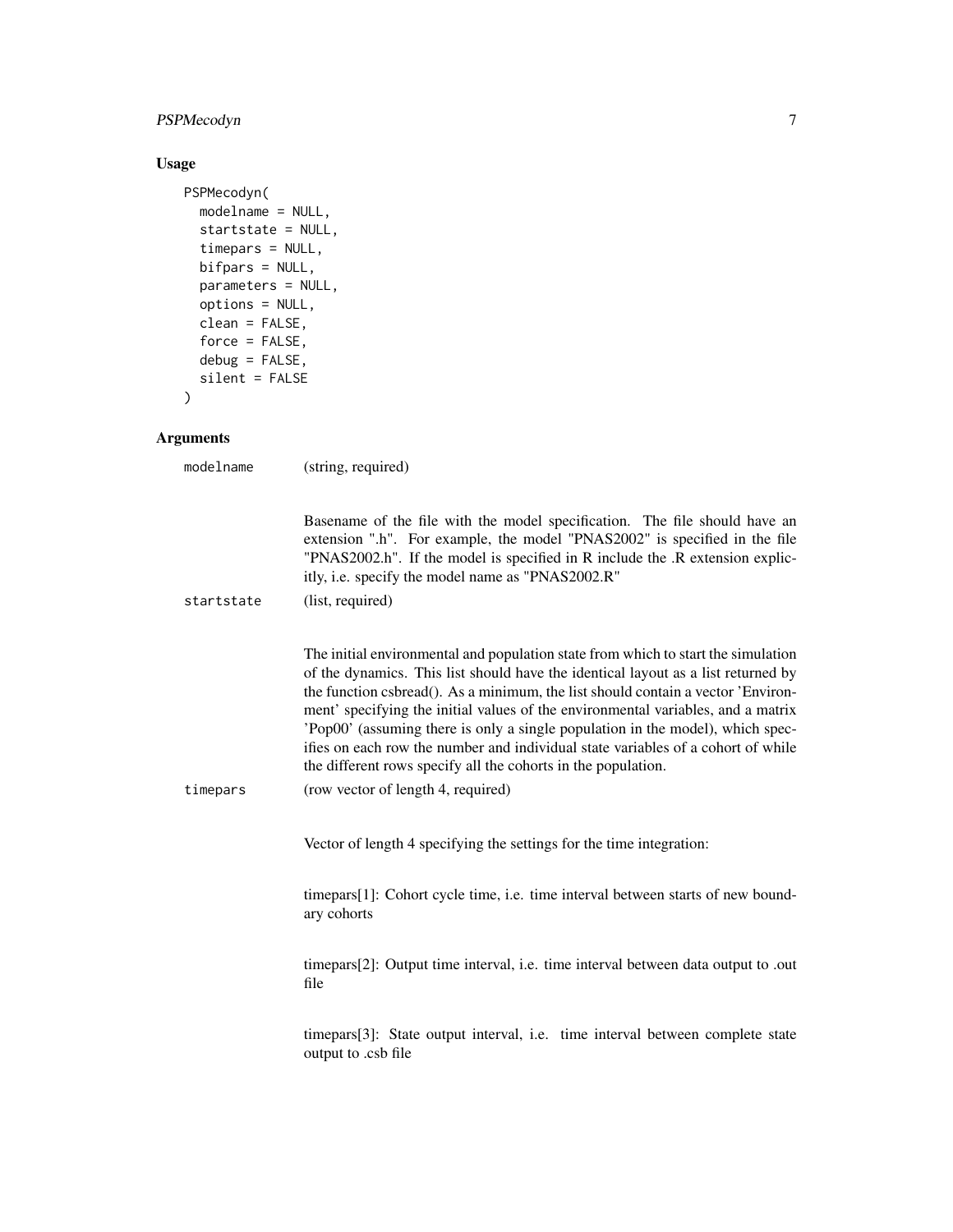|            | timepars[4]: Maximum integration time, i.e. maximum time value until which<br>to continue the integration                                                                                                                                                                                                       |
|------------|-----------------------------------------------------------------------------------------------------------------------------------------------------------------------------------------------------------------------------------------------------------------------------------------------------------------|
| bifpars    | (row vector of length 6, optional)                                                                                                                                                                                                                                                                              |
|            | Vector of length 6 specifying the settings for the bifurcation settings. If not<br>specified a normal time integration is carried out.                                                                                                                                                                          |
|            | bifpars[1]: Index of the bifurcation parameter                                                                                                                                                                                                                                                                  |
|            | bifpars[2]: Starting value of the bifurcation parameter                                                                                                                                                                                                                                                         |
|            | bifpars[3]: Step size in the bifurcation parameter                                                                                                                                                                                                                                                              |
|            | bifpars[4]: Final value of the bifurcation parameter                                                                                                                                                                                                                                                            |
|            | bifpars[5]: Period of producing data output during each bifurcation interval                                                                                                                                                                                                                                    |
| parameters | bifpars[6]: Period of producing state output during each bifurcation interval<br>(row vector, optional, can be left equal to its default NULL)                                                                                                                                                                  |
|            | Vector of length PARAMETER_NR (set in the model program file; This is the<br>length of the variable 'DefaultParameters' if the model is specified in R), speci-<br>fying the values for the model parameters to use in the computation. Vectors of<br>other lengths, including an empty vector will be ignored. |
| options    | (row vector of strings, optional, can be left equal to its default NULL)                                                                                                                                                                                                                                        |
|            | Vector with pairs of strings, consisting of an option name and a value (for ex-<br>ample c("info", "1")). Possible option names and their values are:                                                                                                                                                           |
|            | "info", " <index>": Level of performance information on the DOPRI5 integrator<br/>written to .err file <math>(1, 2, 3 \text{ or } 4)</math></index>                                                                                                                                                             |
| clean      | "report", " <index>": Interval between reporting of data output to console <math>(</math> &gt; 0)<br/>(Boolean, optional argument)</index>                                                                                                                                                                      |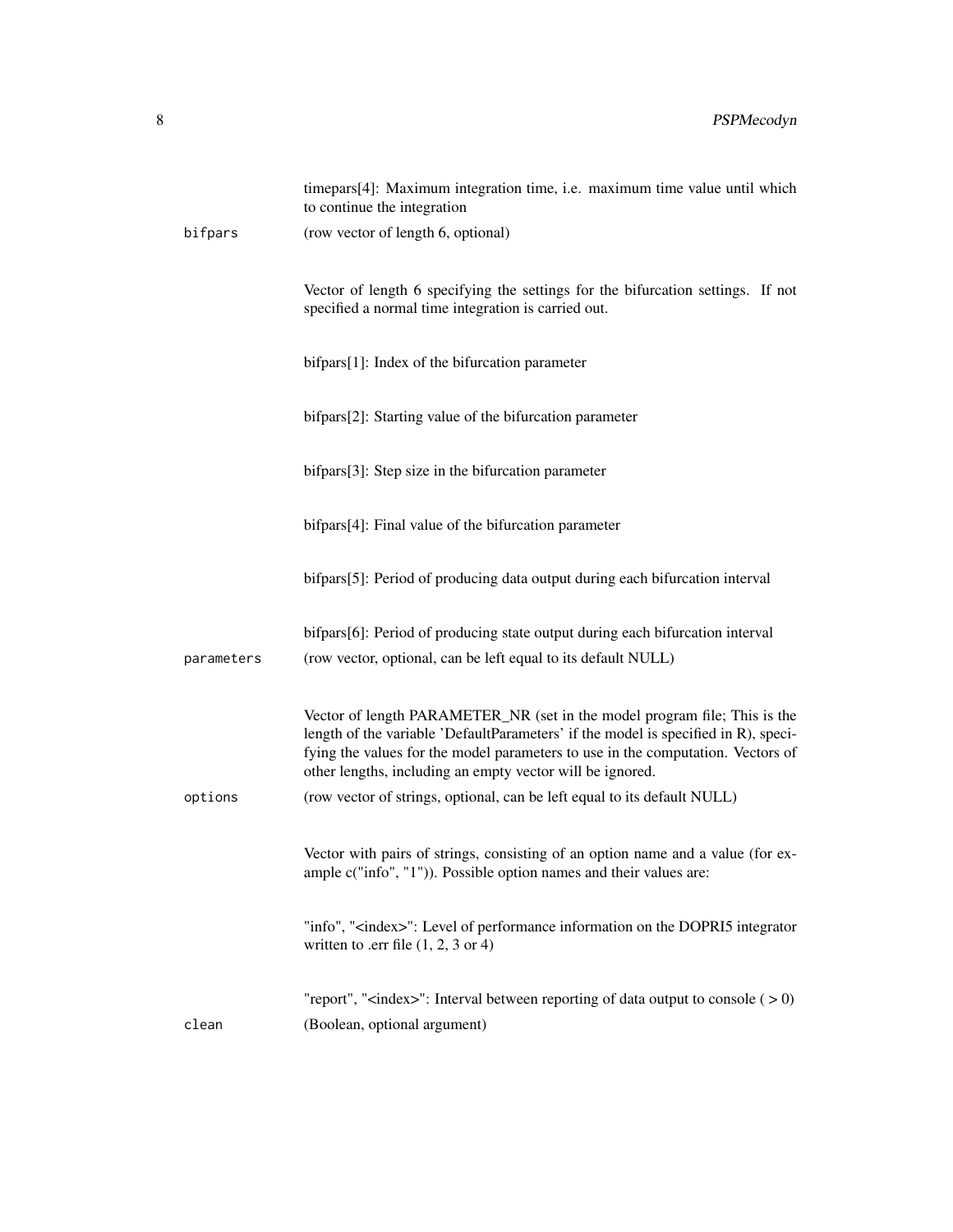|        | Specify clean = TRUE as argument to remove all the result files of the model<br>before the computation |
|--------|--------------------------------------------------------------------------------------------------------|
| force  | (Boolean, optional argument)                                                                           |
|        |                                                                                                        |
|        | Specify force = TRUE as argument to force a rebuilding of the model before the<br>computation          |
| debug  | (Boolean, optional argument)                                                                           |
|        |                                                                                                        |
|        | Specify debug = TRUE as argument to compile the model in verbose mode and<br>with debugging flag set   |
| silent | (Boolean, optional argument)                                                                           |
|        |                                                                                                        |
|        | Specify silent = TRUE as argument to suppress reporting of compilation com-                            |

#### Details

output <- PSPMecodyn(modelname = NULL, startstate = NULL, timepars = NULL, bifpars = NULL, parameters = NULL, options = NULL, clean = FALSE, force = FALSE, debug = FALSE,  $silent = FALSE)$ 

#### Value

The output is a list containing the following elements:

curvepoints: Matrix with output for all computed points along the curve

mands and results on the console

curvedesc: Column vector with strings, summarizing the numerical details of the computed curve (i.e., initial point, parameter values, numerical settings used)

#### Examples

```
## Not run:
initstate <- list(Environment = c(1.561e-04, 1.270e-04, 4.008e-06),
                 Pop00 = matrix(c(0.001, 0, 7.0, 1.0E-5, 300, 111),
                 ncol = 3, byrow = TRUE))
PSPMecodyn("PNAS2002", initstate, c(1, 1, 10, 100))
## End(Not run)
```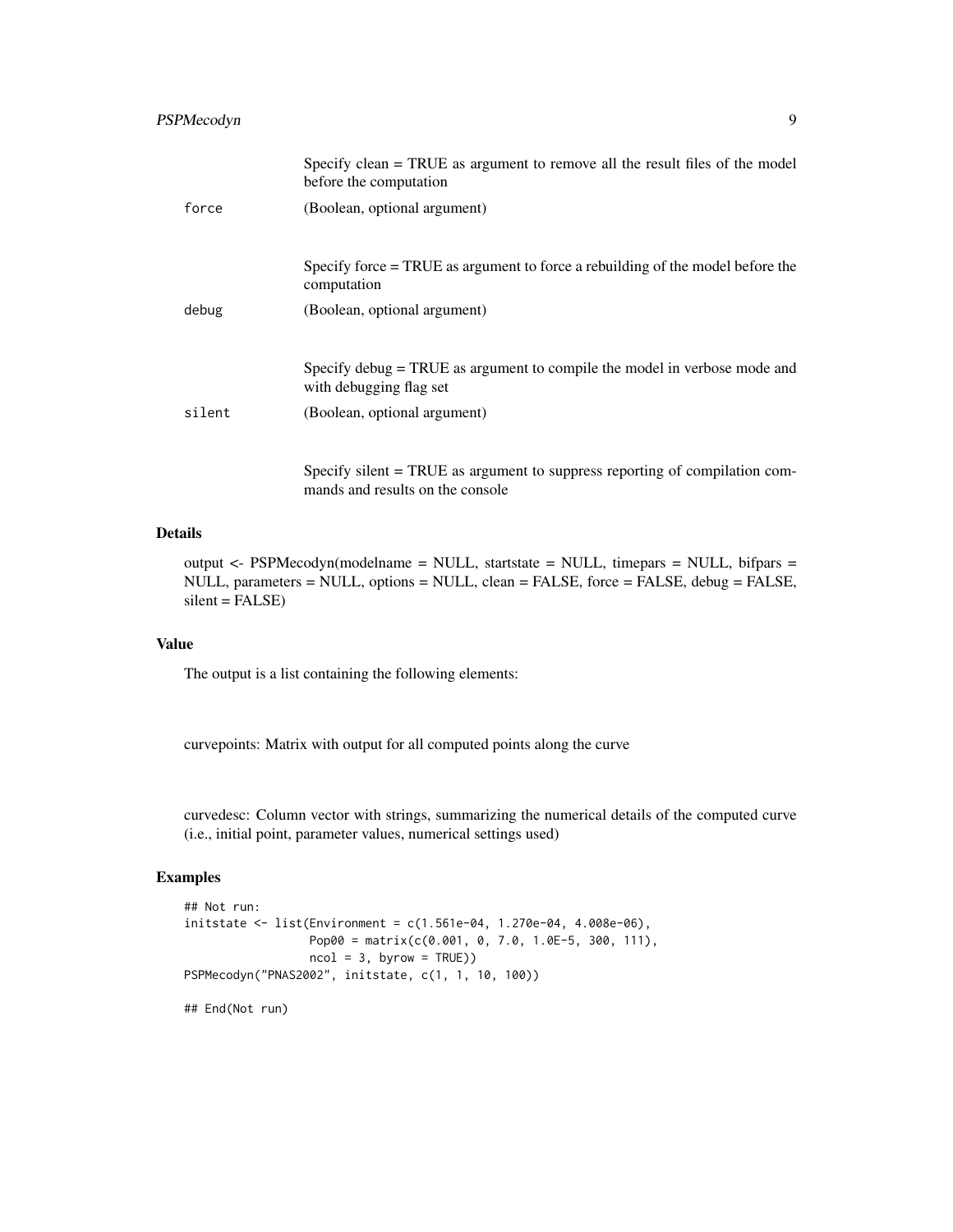#### Description

PSPMequi computes bifurcation curves for a physiologically structured population model as a function of one or two parameters and detects bifurcation points along these curves. When computing equilibrium curves of a physiologically structured population model as a function of one parameter, PSPMequi can detect transcritical bifurcation points (branching points, BP) of both the structured populations as well as environment variables (BPE), limit points (LP) in the equilibrium curve and evolutionary stationary points (ESS). The location of these bifurcation points can subsequently be computed as a function of second parameter. In addition PSPMequi can compute the pairwise invasion plot (PIP) as a function of the resident and a mutant value for one evolving parameter.

#### Usage

```
PSPMequi(
 modelname = NULL,
 biftype = NULL,
  startpoint = NULL,
  stepsize = NULL,
 parbnds = NULL,
 parameters = NULL,
 minvals = NULL,
 maxvals = NULL,
 options = NULL,
  clean = FALSE,
  force = FALSE,
  debug = FALSE,silent = FALSE
```
modelname (string, required)

```
\mathcal{E}
```
#### Arguments

|            | Basename of the file with the model specification. The file should have an<br>extension ".h". For example, the model "PNAS2002" is specified in the file<br>"PNAS2002.h". If the model is specified in R include the .R extension explic-<br>itly, i.e. specify the model name as "PNAS2002.R" |
|------------|------------------------------------------------------------------------------------------------------------------------------------------------------------------------------------------------------------------------------------------------------------------------------------------------|
| biftype    | (string, required)                                                                                                                                                                                                                                                                             |
| startpoint | Type of bifurcation to compute: "BP", "BPE", "EQ", "LP", "ESS" or "PIP"<br>(row vector, required)                                                                                                                                                                                              |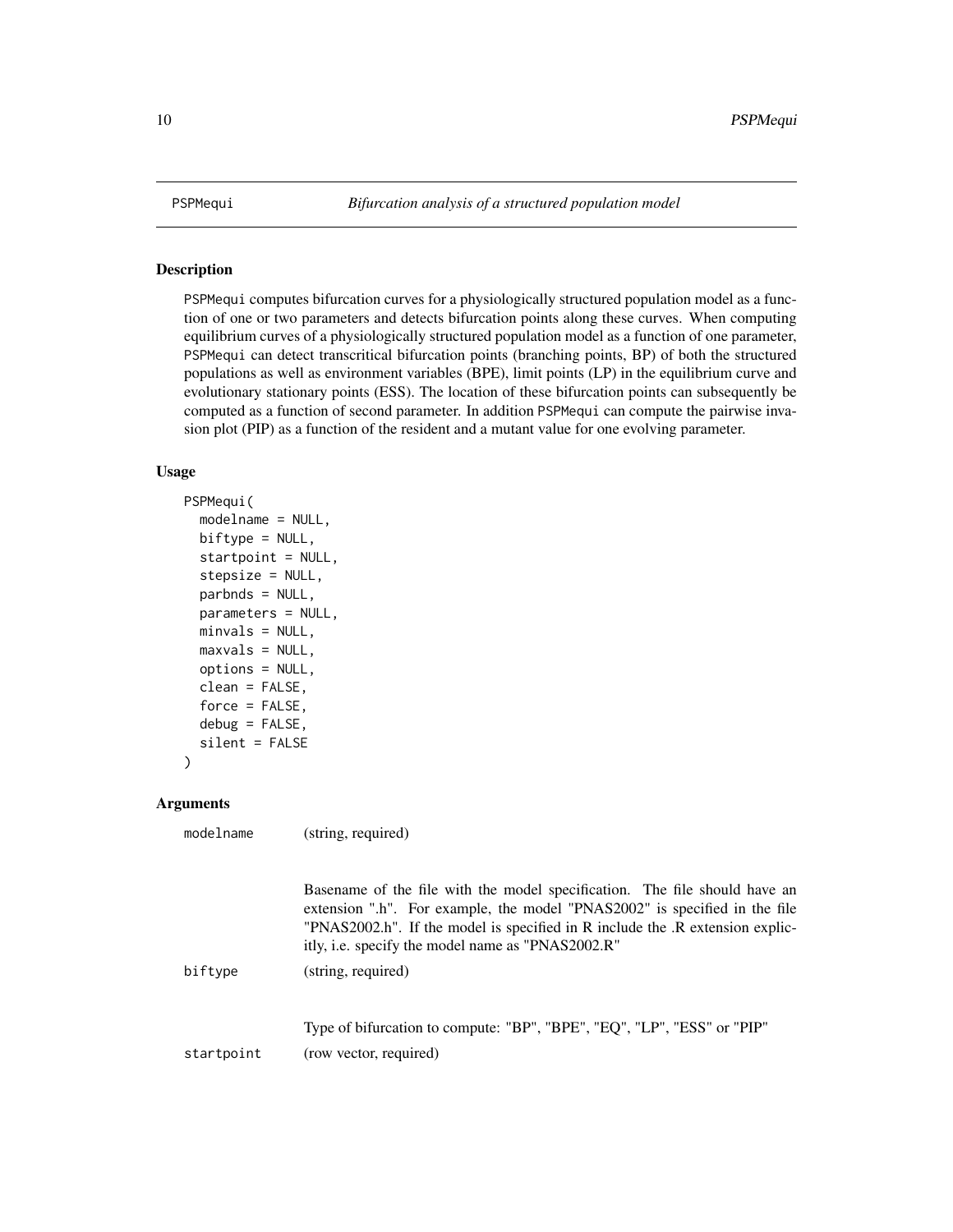|          | The initial point from which to start the continuation of the curve                                                                                                                                                                                                                                                                                                                                                                                                                                                                                                                                                                                                                                                   |
|----------|-----------------------------------------------------------------------------------------------------------------------------------------------------------------------------------------------------------------------------------------------------------------------------------------------------------------------------------------------------------------------------------------------------------------------------------------------------------------------------------------------------------------------------------------------------------------------------------------------------------------------------------------------------------------------------------------------------------------------|
| stepsize | (double value, required)                                                                                                                                                                                                                                                                                                                                                                                                                                                                                                                                                                                                                                                                                              |
|          |                                                                                                                                                                                                                                                                                                                                                                                                                                                                                                                                                                                                                                                                                                                       |
|          | Value of the step size in the first bifurcation parameter                                                                                                                                                                                                                                                                                                                                                                                                                                                                                                                                                                                                                                                             |
| parbnds  | (row vector, required)                                                                                                                                                                                                                                                                                                                                                                                                                                                                                                                                                                                                                                                                                                |
|          | Vector of length 3 for EQ continuation, length 6 for BP, BPE, LP and PIP contin-<br>uation and 3+4*N for ESS continuation. The first triplet specifies: Each triples<br>specifies:                                                                                                                                                                                                                                                                                                                                                                                                                                                                                                                                    |
|          | parbnds[1]: the index of the first bifurcation parameter (in case the model is<br>specified in R, this can be a string with the name of the parameter as specified<br>in the variable 'DefaultParameters')                                                                                                                                                                                                                                                                                                                                                                                                                                                                                                            |
|          | parbnds[2]: lower threshold, below which value of the first bifurcation parame-<br>ter the computation stops                                                                                                                                                                                                                                                                                                                                                                                                                                                                                                                                                                                                          |
|          | parbnds[3]: upper threshold, above which value of the first bifurcation parame-<br>ter the computation stops                                                                                                                                                                                                                                                                                                                                                                                                                                                                                                                                                                                                          |
|          | In case of two-parameter bifurcations, the second triplet specifies:                                                                                                                                                                                                                                                                                                                                                                                                                                                                                                                                                                                                                                                  |
|          | parbnds[4]: the index of the second bifurcation parameter (in case the model is<br>specified in R, this can be a string with the name of the parameter as specified<br>in the variable 'DefaultParameters')                                                                                                                                                                                                                                                                                                                                                                                                                                                                                                           |
|          | parbnds[5]: lower threshold, below which value of the second bifurcation pa-<br>rameter the computation stops                                                                                                                                                                                                                                                                                                                                                                                                                                                                                                                                                                                                         |
|          | parbnds[6]: upper threshold, above which value of the second bifurcation pa-<br>rameter the computation stops<br>In case of ESS continuation, consecutive sets of 4 values specify:<br>parbnds[4*n]: the index of population that is impacted by the parameter at its<br>ESS value (in case the model is specified in R, this can be a string with the<br>name of the parameter as specified in the variable 'DefaultParameters') parb-<br>nds[ $4*n+1$ ]: the index of the parameter at its ESS value parbnds[ $4*n+2$ ]: lower<br>threshold, below which value of this ESS parameter the computation stops parb-<br>nds[4*n+3]: upper threshold, above which value of this ESS parameter the com-<br>putation stops |
|          |                                                                                                                                                                                                                                                                                                                                                                                                                                                                                                                                                                                                                                                                                                                       |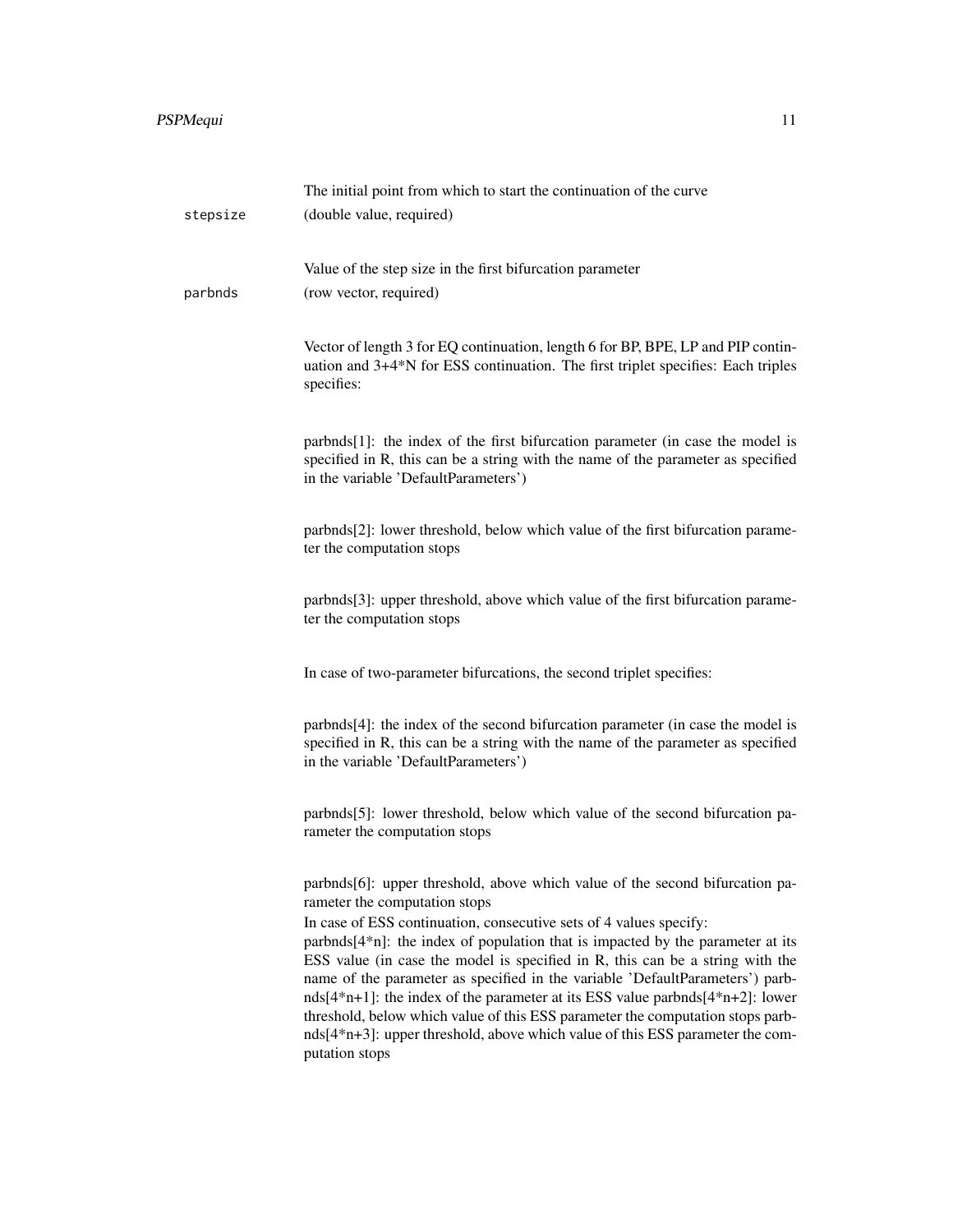| parameters | (row vector, optional, can be left equal to its default NULL)                                                                                                                                                                                                                                                                                                                    |
|------------|----------------------------------------------------------------------------------------------------------------------------------------------------------------------------------------------------------------------------------------------------------------------------------------------------------------------------------------------------------------------------------|
| minvals    | Vector of length PARAMETER_NR (set in the model program file; This is the<br>length of the variable 'DefaultParameters' if the model is specified in R), speci-<br>fying the values for the model parameters to use in the computation. Vectors of<br>other lengths, including an empty vector will be ignored.<br>(row vector, optional, can be left equal to its default NULL) |
|            | Vector of length (ENVIRON_DIM + POPULATION_NR), specifying minimum<br>values for the environmental variables and the population birth rates, at which<br>computations will stop. Vectors of other lengths, including an empty vector will<br>be ignored.                                                                                                                         |
| maxvals    | (row vector, optional, can be left equal to its default NULL)                                                                                                                                                                                                                                                                                                                    |
|            | Vector of length (ENVIRON_DIM + POPULATION_NR), specifying maxi-<br>mum values for the environmental variables and the population birth rates, at<br>which computations will stop. Vectors of other lengths, including an empty<br>vector will be ignored.                                                                                                                       |
| options    | (row vector of strings, optional, can be left equal to its default NULL)                                                                                                                                                                                                                                                                                                         |
|            | Vector with pairs of strings, consisting of an option name and a value (for ex-<br>ample $c("popBP", "1")$ or single options (i.e. $c("test")$ ). Possible option names<br>and their values are:                                                                                                                                                                                 |
|            | "envBP", " <index>": Index of environment variable, of which to continue the<br/>transcritical bifurcation</index>                                                                                                                                                                                                                                                               |
|            | "popBP", " <index>": Index of structured population, of which to continue the<br/>transcritical bifurcation</index>                                                                                                                                                                                                                                                              |
|            | "popEVO", " <index>": Index of structured population, for which to compute<br/>the selection gradient or perform PIP continuation</index>                                                                                                                                                                                                                                        |
|            | "parEVO", " <index>": Index of parameter, for which to compute the selection<br/>gradient</index>                                                                                                                                                                                                                                                                                |
|            | "envZE", " <index>": Index of environment variable in trivial equilibrium (can<br/>be used multiple times)</index>                                                                                                                                                                                                                                                               |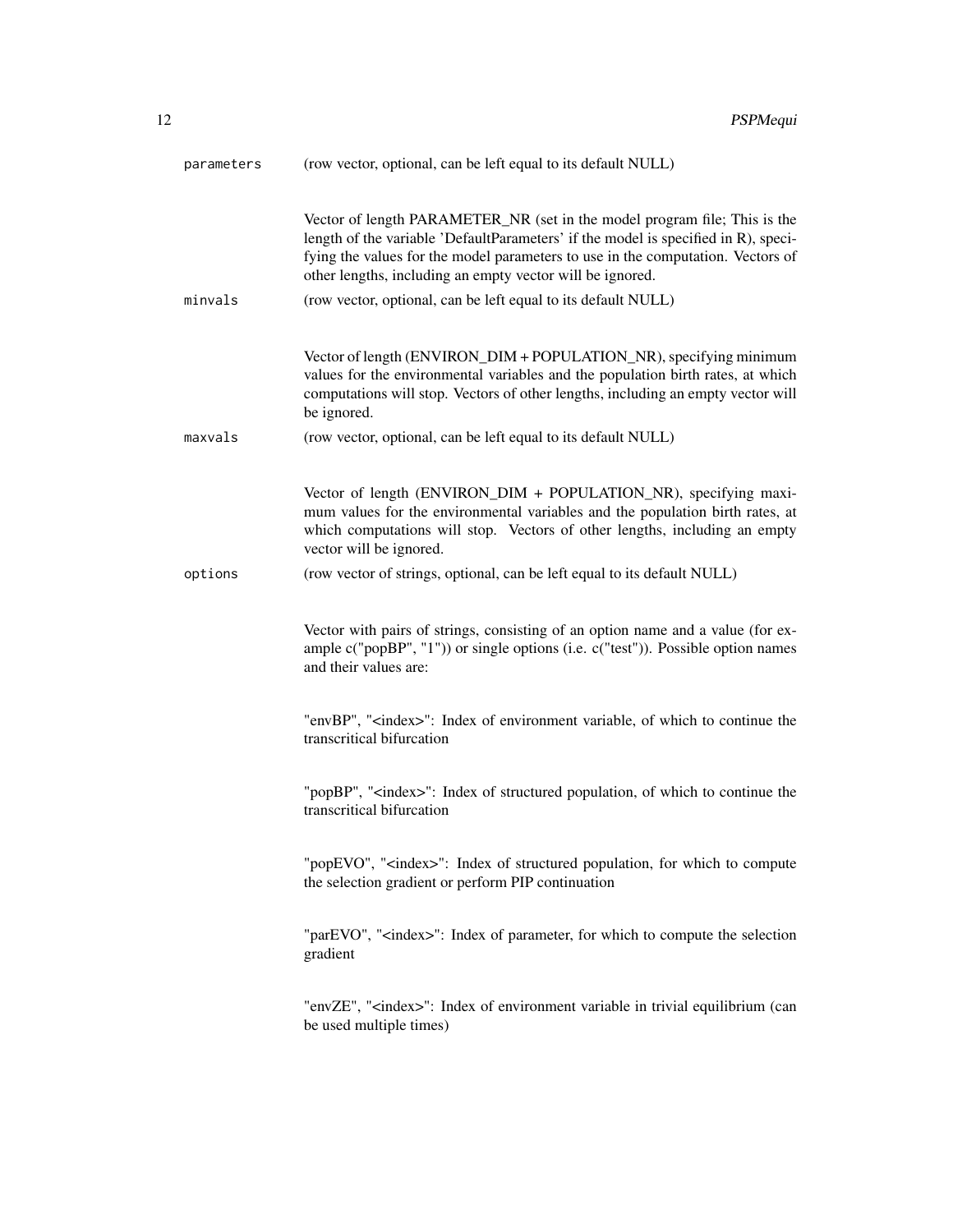|        | "popZE", " <index>": Index of structured population in trivial equilibrium (can<br/>be used multiple times)</index>                                                              |
|--------|----------------------------------------------------------------------------------------------------------------------------------------------------------------------------------|
|        | "isort", " <index>": Index of i-state variable to use as ruling variable for sorting<br/>the structured populations</index>                                                      |
|        | "report", " <value>": Interval between consecutive output of computed points to<br/>the console <math>(&gt;= 1)</math>. Minimum value of 1 implies output of every point</value> |
|        | "noBP": Do not check for branching points while computing equilibrium curves                                                                                                     |
|        | "noLP": Do not check for limit points while computing equilibrium curves                                                                                                         |
|        | "single": Only compute the first point of the solution curve, do not continue the<br>curve                                                                                       |
|        | "test": Perform only a single integration over the life history, reporting dynamics<br>of survival, R0, i-state and interaction variables                                        |
| clean  | (Boolean, optional argument)                                                                                                                                                     |
|        | Specify clean = TRUE as argument to remove all the result files of the model<br>before the computation                                                                           |
| force  | (Boolean, optional argument)                                                                                                                                                     |
|        | Specify force = TRUE as argument to force a rebuilding of the model before the<br>computation                                                                                    |
| debug  | (Boolean, optional argument)                                                                                                                                                     |
|        | Specify debug = TRUE as argument to compile the model in verbose mode and<br>with debugging flag set                                                                             |
| silent | (Boolean, optional argument)                                                                                                                                                     |
|        | Specify silent = TRUE as argument to suppress reporting of compilation com-<br>mands and results on the console                                                                  |

#### Details

output <- PSPMequi(modelname = NULL, biftype = NULL, startpoint = NULL, stepsize = NULL, parbnds = NULL, parameters = NULL, minvals = NULL, maxvals = NULL, options = NULL, clean = FALSE, force = FALSE, debug = FALSE, silent = FALSE)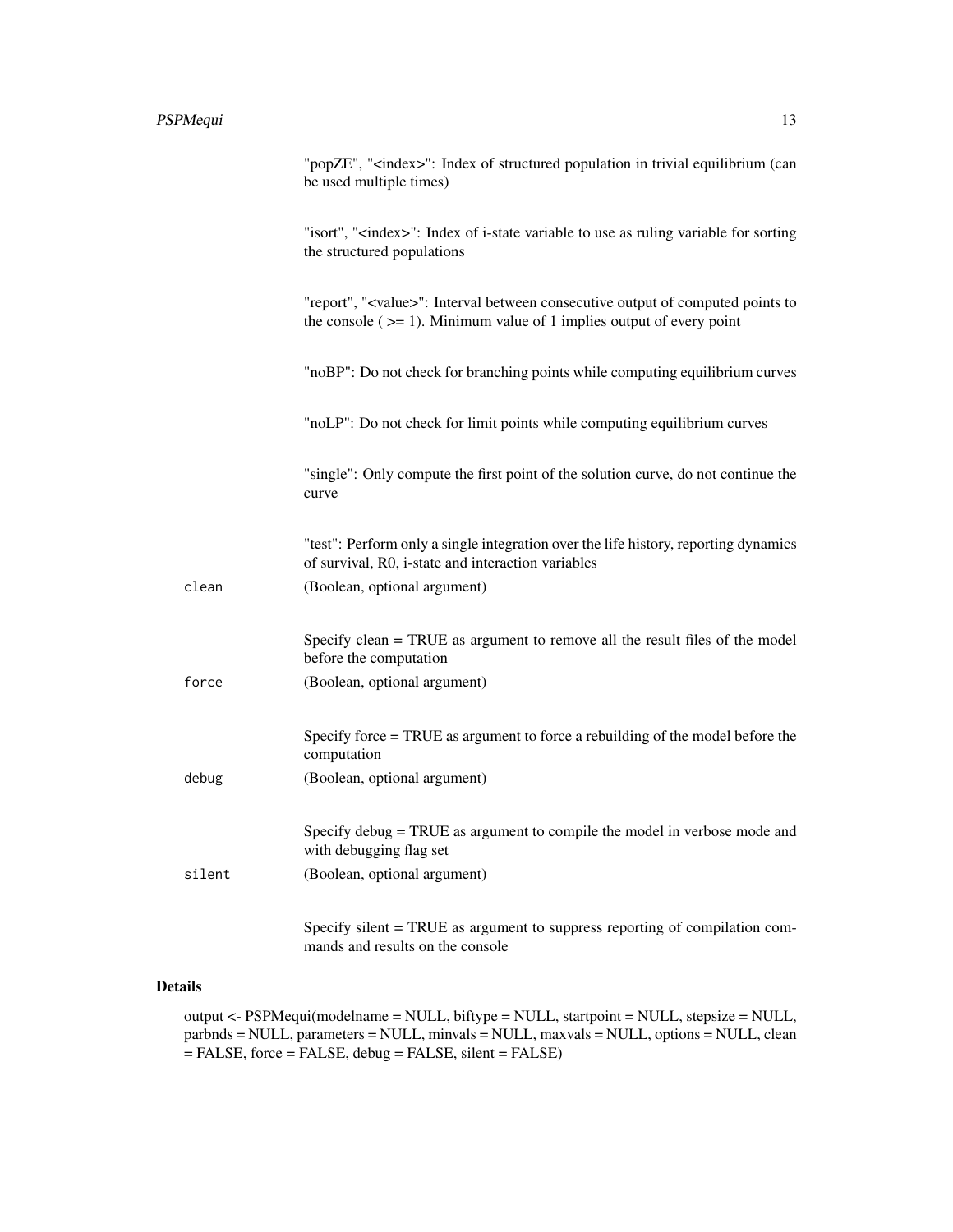#### <span id="page-13-0"></span>Value

The output is a list containing the following elements:

curvepoints: Matrix with output for all computed points along the curve

curvedesc: Column vector with strings, summarizing the numerical details of the computed curve (i.e., initial point, parameter values, numerical settings used)

bifpoints: Matrix with the located bifurcation points along the curve

biftypes: Column vector of strings, containing a description of the type of bifurcation for each of the located bifurcation points

#### Examples

```
## Not run:
PSPMequi("Indet_growth", "EQ", c(1, 0.22, 0), -0.1, c(6, 0.8, 1.0),
         options = c("popEVO", "0"), silent = TRUE)
## End(Not run)
```
<span id="page-13-1"></span>PSPMevodyn *Evolutionary dynamics for a structured population model computed following the canonical equation*

#### Description

PSPMevodyn computes the dynamics of a physiologically structured population model over evolutionary time for an arbitrary number of evolving parameters. The evolutionary trajectory of these evolving parameters is determined by the canonical equation of Adaptive Dynamics, which is solved using a simple Euler integration scheme.

#### Usage

```
PSPMevodyn(
 modelname = NULL,
  startpoint = NULL,
  curvepars = NULL,
  evopars = NULL,
  covars = NULL,
```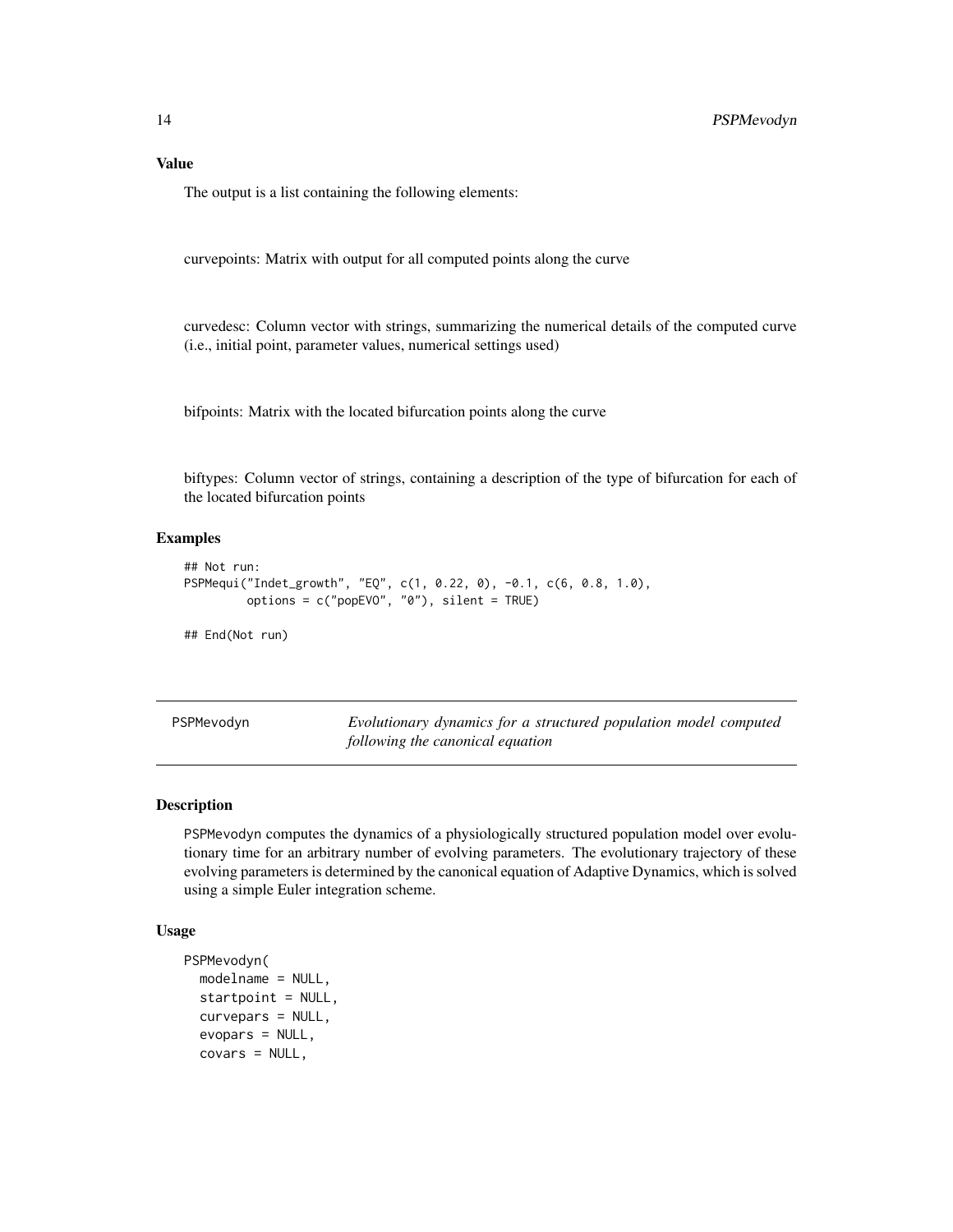#### PSPMevodyn 15

```
parameters = NULL,
 options = NULL,
 clean = FALSE,
 force = FALSE,debug = FALSE,silent = FALSE
\mathcal{L}
```
#### Arguments

| modelname  | (string, required)                                                                                                                                                                                                                                                                             |
|------------|------------------------------------------------------------------------------------------------------------------------------------------------------------------------------------------------------------------------------------------------------------------------------------------------|
|            | Basename of the file with the model specification. The file should have an<br>extension ".h". For example, the model "PNAS2002" is specified in the file<br>"PNAS2002.h". If the model is specified in R include the .R extension explic-<br>itly, i.e. specify the model name as "PNAS2002.R" |
| startpoint | (row vector, required)                                                                                                                                                                                                                                                                         |
| curvepars  | The initial point from which to start the simulation of the dynamics over evolu-<br>tionary time, including the initial values of the evolving parameters<br>(row vector of length 2, required)                                                                                                |
|            | Vector of length 2 specifying:                                                                                                                                                                                                                                                                 |
|            | curvepars[1]: the maximum step size in evolutionary time during the integration<br>of the canonical equation                                                                                                                                                                                   |
|            | curvepars[2]: the maximum evolutionary time at which to stop the integration<br>of the canonical equation                                                                                                                                                                                      |
| evopars    | (row vector of length n <sup>*4</sup> , required)                                                                                                                                                                                                                                              |
|            | Vector of length n*4 specifying:                                                                                                                                                                                                                                                               |
|            | evopars[1]: the index of the structured population whose life history is influ-<br>enced by the first evolving parameter                                                                                                                                                                       |
|            | evopars[2]: the index of the first evolution parameter (in case the model is spec-<br>ified in R, this can be a string with the name of the parameter as specified in the<br>variable 'DefaultParameters')                                                                                     |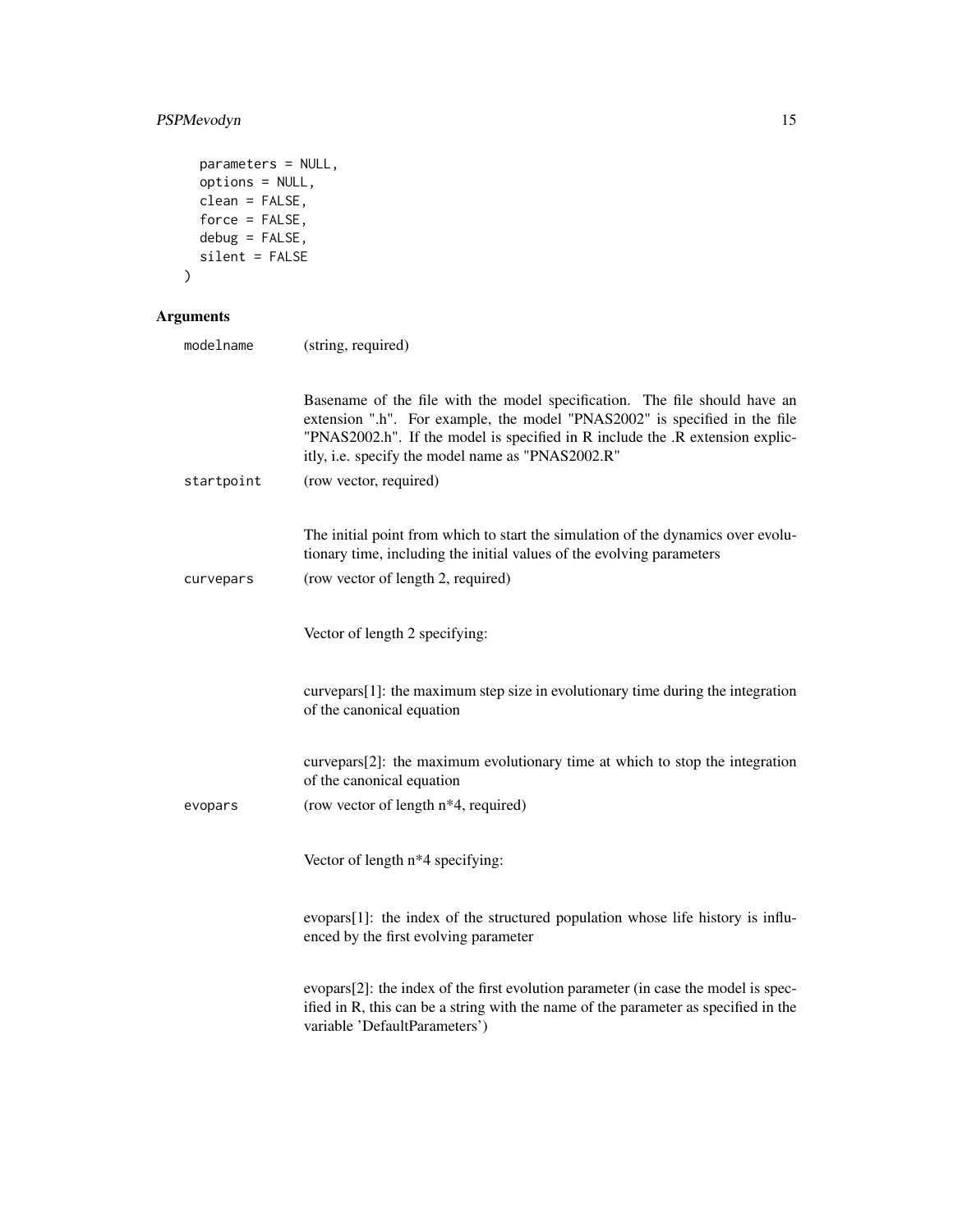|            | evopars[3]: lower threshold, below which value of the first evolution parameter<br>the computation stops                                                                                                                                                                |
|------------|-------------------------------------------------------------------------------------------------------------------------------------------------------------------------------------------------------------------------------------------------------------------------|
|            | evopars[4]: upper threshold, above which value of the first evolution parameter<br>the computation stops                                                                                                                                                                |
|            |                                                                                                                                                                                                                                                                         |
|            | evopars $[n*4-3]$ : the index of the structured population whose life history is in-<br>fluenced by the last evolving parameter                                                                                                                                         |
|            | evopars $[n*4-2]$ : the index of the last evolution parameter (in case the model is<br>specified in R, this can be a string with the name of the parameter as specified<br>in the variable 'DefaultParameters')                                                         |
|            | evopars $[n*4-1]$ : lower threshold, below which value of the last evolution param-<br>eter the computation stops                                                                                                                                                       |
|            | evopars[n*4]: upper threshold, above which value of the last evolution parame-<br>ter the computation stops                                                                                                                                                             |
| covars     | (row vector or matrix, optional, can be left equal to its default NULL)                                                                                                                                                                                                 |
|            | Vector of length N*N or NxN matrix, where N is the number of evolving param-<br>eters. The vector or matrix elements specify the values of the covariance matrix<br>in the selection gradients. Vectors of other lengths, including an empty vector<br>will be ignored. |
| parameters | (row vector, optional, can be left equal to its default NULL)                                                                                                                                                                                                           |
|            | Vector of length PARAMETER_NR (set in the model program file), specifying<br>the values for the model parameters to use in the computation. Vectors of other<br>lengths, including an empty vector will be ignored.                                                     |
| options    | (row vector of strings, optional, can be left equal to its default NULL)                                                                                                                                                                                                |
|            | Vector with pairs of strings, consisting of an option name and a value (for ex-<br>ample c("popZE", "1")) or single options (i.e. c("test")). Possible option names<br>and their values are:                                                                            |
|            | "envZE", " <index>": Index of environment variable in trivial equilibrium (can<br/>be used multiple times)</index>                                                                                                                                                      |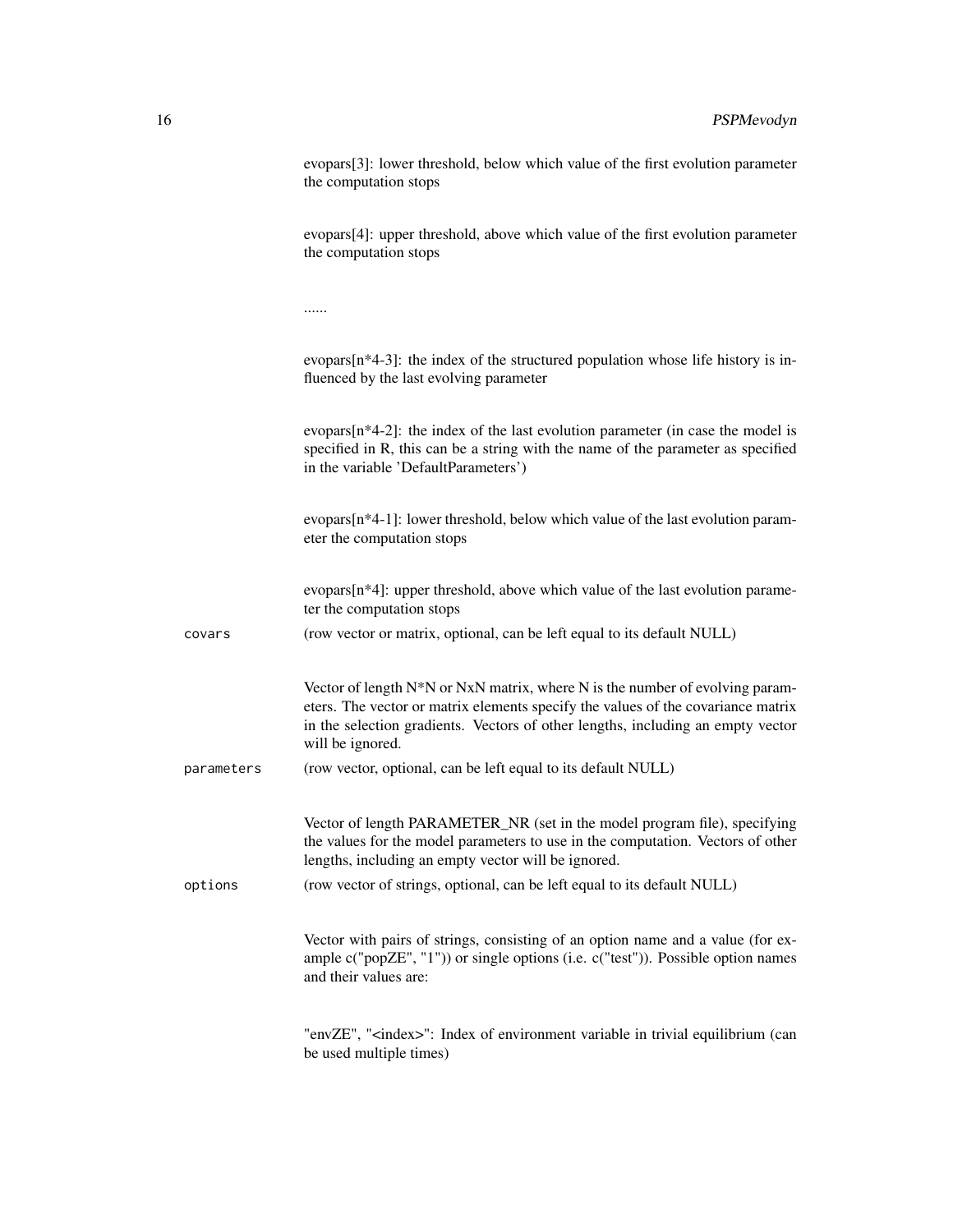|        | "popZE", " <index>": Index of structured population in trivial equilibrium (can<br/>be used multiple times)</index>                                                             |
|--------|---------------------------------------------------------------------------------------------------------------------------------------------------------------------------------|
|        | "isort", " <index>": Index of i-state variable to use as ruling variable for sorting<br/>the structured populations</index>                                                     |
|        | "report", " <value>": Interval between consecutive output of computed points to<br/>the console (<math>\ge</math>= 1). Minimum value of 1 implies output of every point</value> |
|        | "test": Perform only a single integration over the life history, reporting dynamics<br>of survival, R0, i-state and interaction variables                                       |
| clean  | (Boolean, optional argument)                                                                                                                                                    |
|        |                                                                                                                                                                                 |
|        | Specify clean = TRUE as argument to remove all the result files of the model<br>before the computation                                                                          |
| force  | (Boolean, optional argument)                                                                                                                                                    |
|        |                                                                                                                                                                                 |
|        | Specify force = TRUE as argument to force a rebuilding of the model before the<br>computation                                                                                   |
| debug  | (Boolean, optional argument)                                                                                                                                                    |
|        |                                                                                                                                                                                 |
|        | Specify debug = TRUE as argument to compile the model in verbose mode and<br>with debugging flag set                                                                            |
| silent | (Boolean, optional argument)                                                                                                                                                    |
|        |                                                                                                                                                                                 |
|        | חזדת החדר מי<br>$\mathbf{r}$                                                                                                                                                    |

Specify silent = TRUE as argument to suppress reporting of compilation commands and results on the console

#### Details

output <- PSPMevodyn(modelname = NULL, startpoint = NULL, curvepars = NULL, evopars = NULL, covars = NULL, parameters = NULL, options = NULL, clean = FALSE, force = FALSE,  $debug = FALSE, silent = FALSE)$ 

#### Value

The output is a list containing the following elements: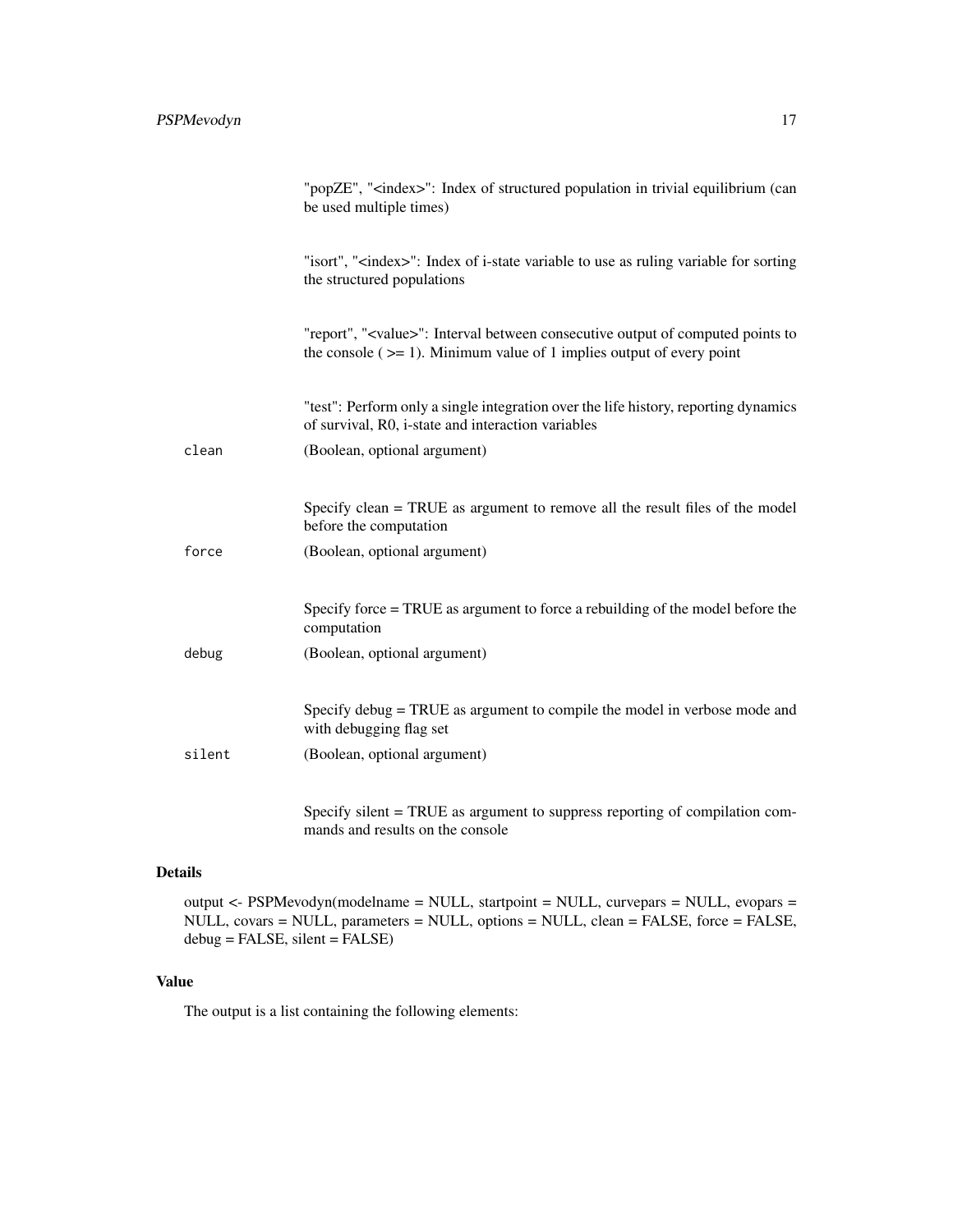<span id="page-17-0"></span>curvepoints: Matrix with output for all computed points along the curve

curvedesc: Column vector with strings, summarizing the numerical details of the computed curve (i.e., initial point, parameter values, numerical settings used)

#### Examples

```
## Not run:
PSPMevodyn("Indet_growth", c(0.22, 0.03554, 1.0), c(0.05, 1),
            c(0, 6, 0.5, 1.5))
```
## End(Not run)

PSPMhelp *Opens the PSPManalysis manual*

#### Description

PSPMhelp opens the manual of the the PSPManalysis package in html format.

#### Usage

PSPMhelp()

#### Details

The manual is created in bookdown format. A PDF version can be downloaded via the PDF icon in the menu bar.

#### Value

None.

#### Examples

## Not run: PSPMhelp()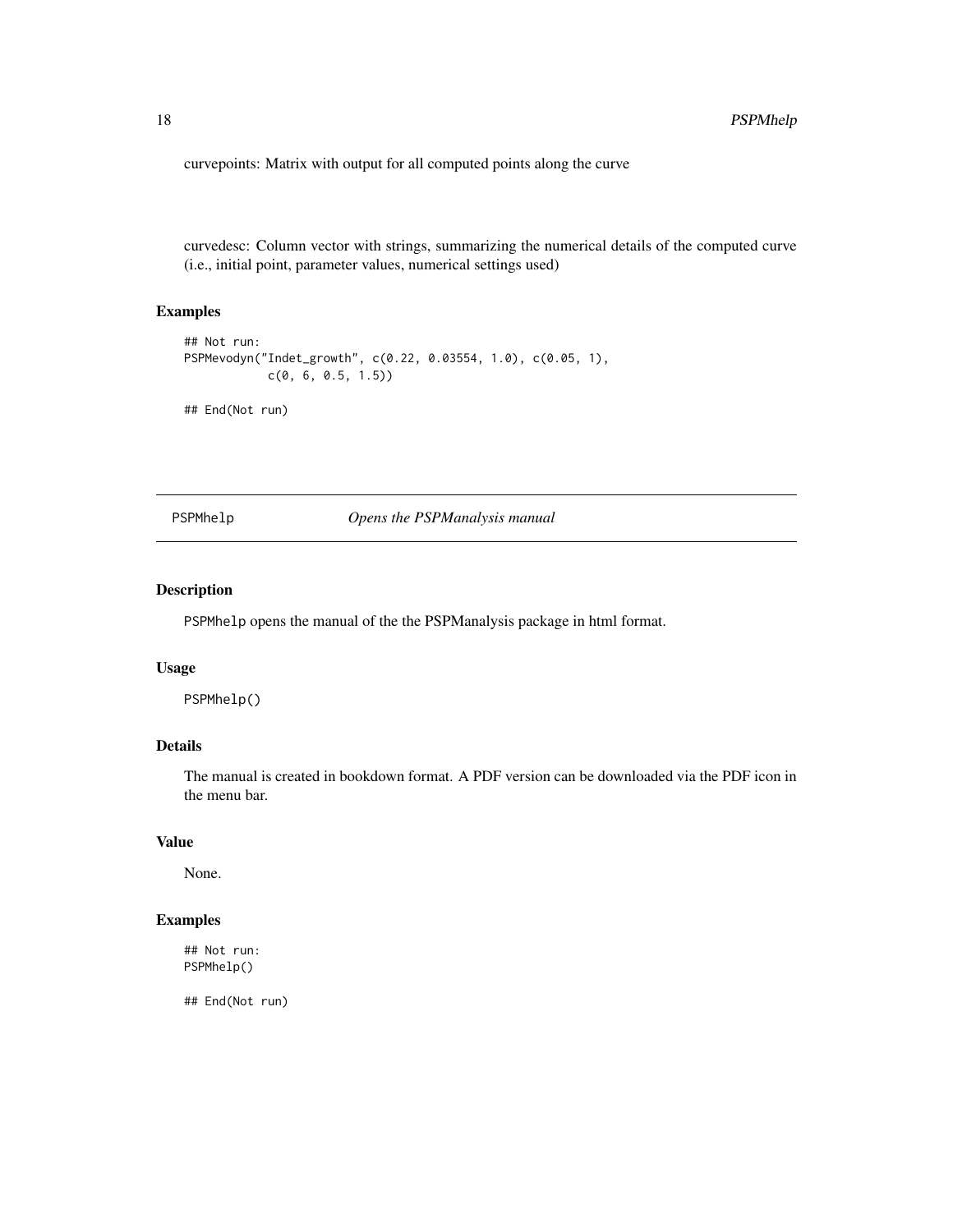<span id="page-18-0"></span>PSPMind *Computes the individual life history of a physiologically structured population model in a given environment*

#### Description

PSPMind is a utility function to compute the individual life history as defined by a physiologically structured population model, given a specific set of values for the environmental variables

#### Usage

```
PSPMind(
  modelname = NULL,
  environment = NULL,
 parameters = NULL,
 options = NULL,
  clean = FALSE,
  force = FALSE,
 debug = FALSE,
  silent = FALSE
```
)

#### Arguments

modelname (string, required)

|             | Basename of the file with the model specification. The file should have an<br>extension ".h". For example, the model "PNAS2002" is specified in the file<br>"PNAS2002.h". If the model is specified in R include the .R extension explic-<br>itly, i.e. specify the model name as "PNAS2002.R"                                                                                                                                                               |
|-------------|--------------------------------------------------------------------------------------------------------------------------------------------------------------------------------------------------------------------------------------------------------------------------------------------------------------------------------------------------------------------------------------------------------------------------------------------------------------|
| environment | (row vector, required)                                                                                                                                                                                                                                                                                                                                                                                                                                       |
|             | Vector of length ENVIRON_DIM (set in the model program file; This is the<br>length of the variable 'EnvironmentState' if the model is specified in R), speci-<br>fying the value of the environmental variables at which to calculate the individ-<br>ual life history. This vector can also be extended with values of the birth rates<br>for all structured populations in the model, which would scale the output of the<br>model with these birth rates. |
| parameters  | (row vector, optional, can be left equal to its default NULL)                                                                                                                                                                                                                                                                                                                                                                                                |
|             | Vector of length PARAMETER_NR (set in the model program file; This is the<br>length of the variable 'DefaultParameters' if the model is specified in R), speci-<br>fying the values for the model parameters to use in the computation. Vectors of                                                                                                                                                                                                           |

other lengths, including an empty vector will be ignored.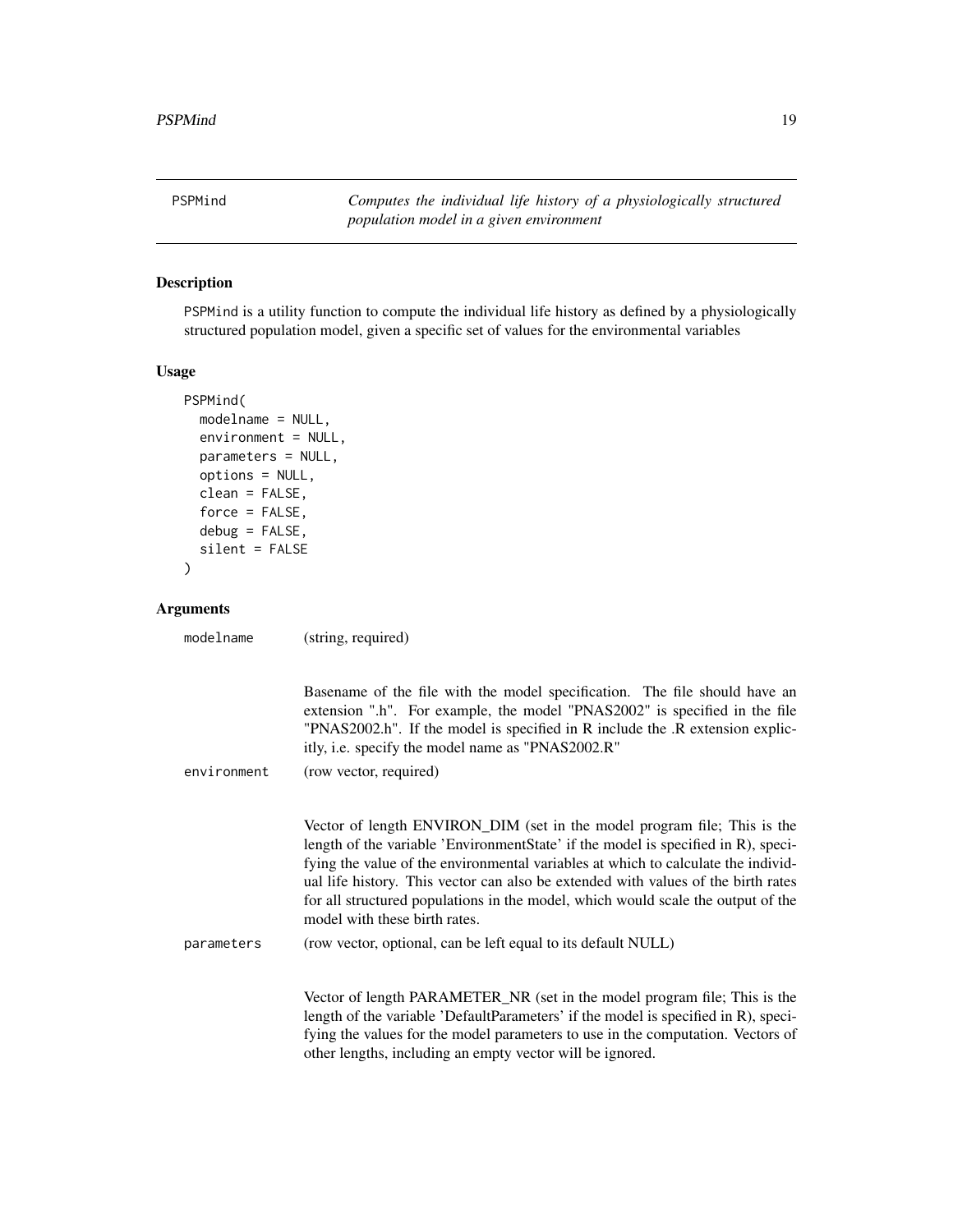<span id="page-19-0"></span>

| options | (row vector of strings, optional, can be left equal to its default NULL)                                                                                   |
|---------|------------------------------------------------------------------------------------------------------------------------------------------------------------|
|         | Vector with a pair of strings, consisting of an option name and a value (for<br>example c("isort", "1")). The only possible option name and its values is: |
|         | "isort", " <index>": Index of i-state variable to use as ruling variable for sorting<br/>the structured populations</index>                                |
| clean   | (Boolean, optional argument)                                                                                                                               |
|         | Specify clean = TRUE as argument to remove all the result files of the model<br>before the computation                                                     |
| force   | (Boolean, optional argument)                                                                                                                               |
|         | Specify force = TRUE as argument to force a rebuilding of the model before the<br>computation                                                              |
| debug   | (Boolean, optional argument) Specify debug = TRUE as argument to compile<br>the model in verbose mode and with debugging flag set                          |
| silent  | (Boolean, optional argument)                                                                                                                               |
|         | Specify silent $-$ TRHE as aroument to suppress reporting of compilation com-                                                                              |

Specify silent = TRUE as argument to suppress reporting of compilation commands and results on the console

#### Details

output <- PSPMind(modelname = NULL, environment = NULL, parameters = NULL, options = NULL, clean = FALSE, force = FALSE, debug = FALSE, silent = FALSE)

#### Value

The output is a structure with the population state as normally stored in the .csb output file of [PSPMdemo](#page-3-1), [PSPMequi](#page-9-1), [PSPMecodyn](#page-5-1) and [PSPMevodyn](#page-13-1).

#### Examples

```
## Not run:
PSPMind("PNAS2002_5bs", c(1.30341E-05, 3.84655E-05, 4.00802E-06),
       options = c("isort", "1"), clean=TRUE, force=TRUE)
```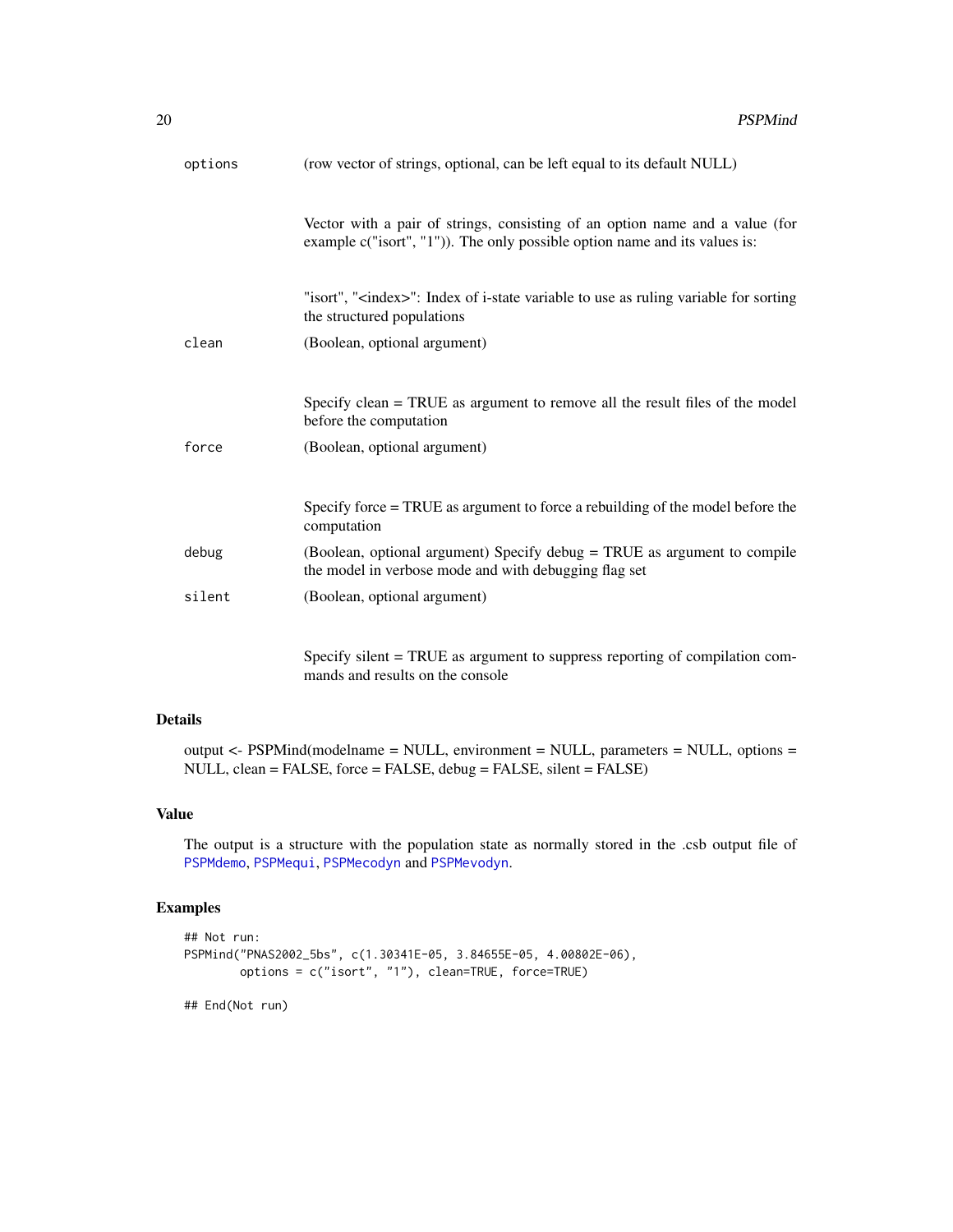<span id="page-20-0"></span>showpspm *Shows the model definition file of one of the example models provided with PSPManalysis*

#### Description

showpspm displays the file contents of one of the physiologically structured population models that is provided as an example.

#### Usage

showpspm(modelname = NULL)

#### Arguments

modelname (string)

Name of the example model to be displayed.

#### Details

showpspm(modelname = NULL)

#### Examples

```
## Not run:
showpspm("Medfly.R")
```